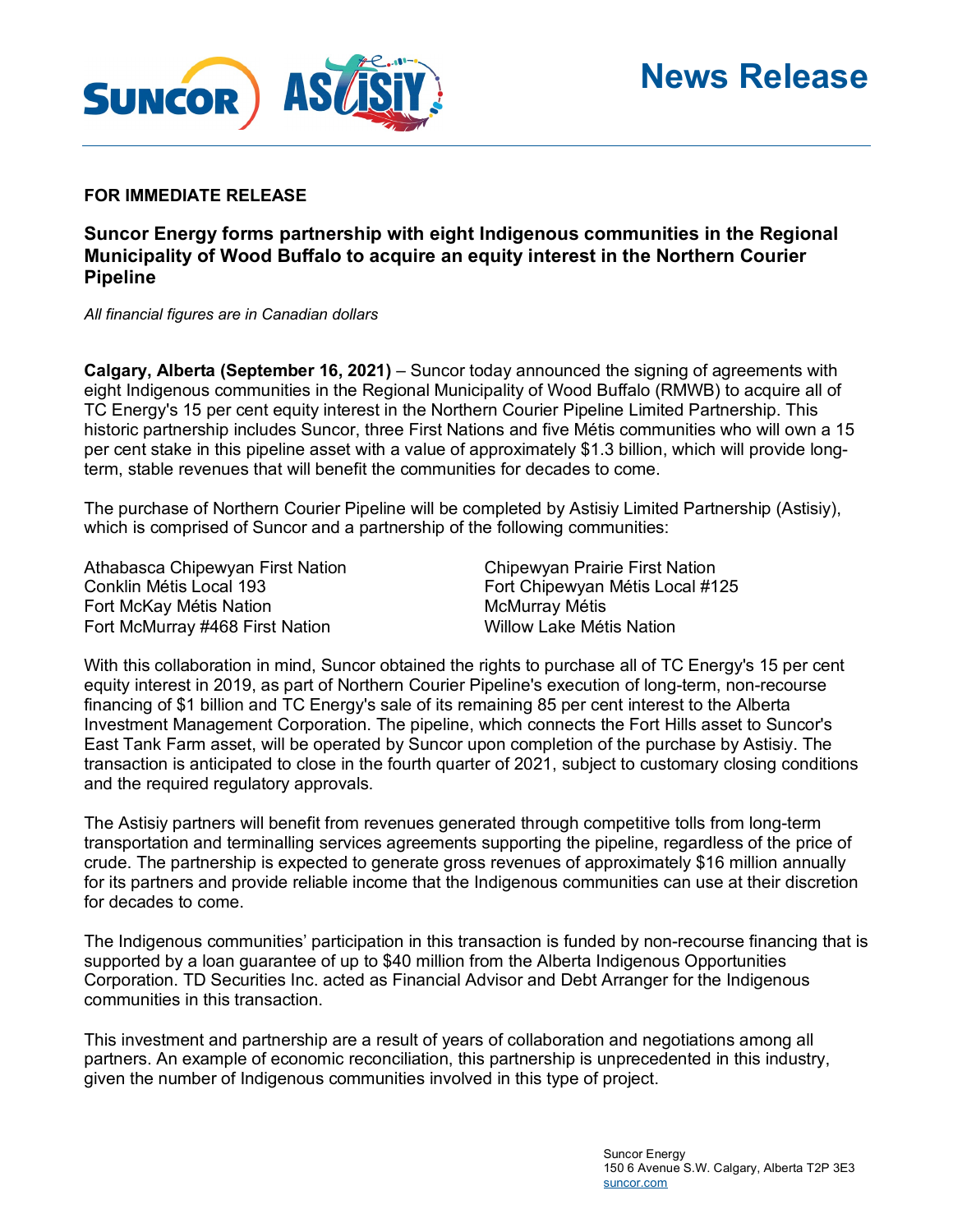### **Quotes**

"We're excited to have eight new business partners in the RMWB and continue on our Journey of Reconciliation with yet another opportunity for increased participation by Indigenous communities in our business. Suncor's Journey includes our commitment to learn about Indigenous culture and history with open hearts and minds, to stretch our perspectives, and build genuine relationships with Indigenous Peoples based on mutual trust and respect. We've heard from communities that opportunities like this are key to helping their communities thrive and we are proud to play a part in supporting their members."

#### *Mark Little, President and Chief Executive Officer, Suncor Energy*

"The Northern Courier Pipeline opportunity demonstrates progressive relationship building and economic reconciliation between industry and Indigenous Communities. ACFN is committed to delivering long-term value to membership and this is yet another example of this framework. The pipeline itself is firmly situated in ACFN traditional territory so it is fitting that ACFN, along with seven other Indigenous owners, share in the community benefits made possible through this partnership with Suncor."

*Allan Adam, Chief, Athabasca Chipewyan First Nation*

"This investment in the Northern Courier Pipeline with the other Indigenous communities in the region will sustain our people's future for years to come." *Shaun Janvier, Director, Chipewyan Prairie Industry Relations LP*

"Joint ventures and partnerships should benefit all parties. But in this case, we have a deal that benefits the parties, the community and Canada." *Valerie Quintal, Membership Director, Conklin Métis Local 193*

"Fort Chip Métis is proud with the way all parties worked together to develop this game-changing partnership, which goes a long way to ensuring a vibrant future for the people of our community." *Kendrick Cardinal, President, Fort Chipewyan Métis Local #125*

"There has been a lot of talk about reconciliation. But Suncor is walking the talk. This is an investment in a better Canada. And the benefits of this partnership model are sustainable long-term revenue for our community's housing, social services and education. This is further recognition of the Fort McKay Métis Nation's s.35 rights within our traditional territory." *Ron Quintal, President, Fort McKay Métis Nation*

"This partnership is historic as it includes Métis communities – nothing like this has been done before. Astisiy will provide our community with stable revenue over many years to come and will allow us to continue with cultural programming and other community initiatives that otherwise may not have been able to proceed."

*Peter Hansen, President, Fort McMurray Métis*

"This partnership demonstrates our ability to be a strong player at the table and will allow us to fund programs that otherwise wouldn't be able to happen. It's our hope that industry will follow suit and allow further opportunities for Aboriginal communities in the North to participate in ventures such as this." *Samantha Whalen, Councillor, Fort McMurray 468 First Nation*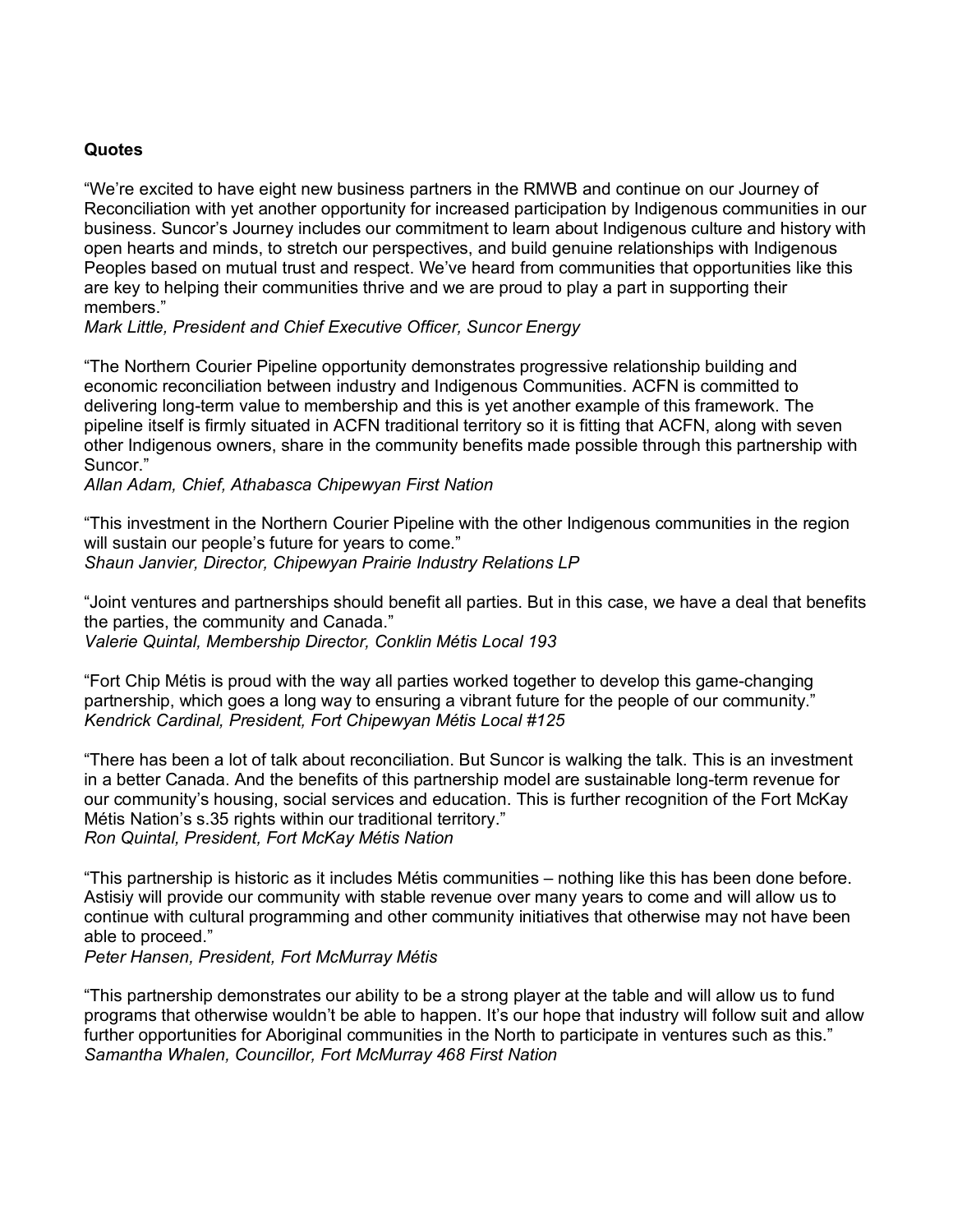"We are thrilled to partner with our Indigenous brothers and sisters in the Wood Buffalo Region to build long-term prosperity for our community and future generations. WLMG is committed to making bold decisions and to doing things differently, ensuring the best future possible for our community and our families."

*Justin Bourque, CEO, Willow Lake Métis Group* 

"Today is a momentous and historic day that the Government of Alberta is proud to participate in. It is gratifying to see several Indigenous communities secure for themselves investment in natural resource projects and bolster economic prosperity in their communities." *Rick Wilson, Minister of Indigenous Relations, Government of Alberta*

"AIOC is extremely proud of the support we are able to offer our Indigenous community partners in this deal. The eight Indigenous communities involved, including both First Nations and Métis communities, are inspirational for the partnership they developed with one another and also with Suncor. This project encapsulates our mission at AIOC very well – we are keenly focused on elevating Indigenous communities by supporting their investment in projects like this. AIOC is honoured to enhance the longterm, stable revenues that will be generated by the Indigenous communities from this investment, and the promise that offers both current and future generations. We also respectfully acknowledge and commend Suncor's firm and ongoing commitment and dedication to building meaningful, enduring relationships with its Indigenous partners. All to say, this is a very exciting moment and we offer heartfelt congratulations to all involved."

*Alicia Dubois, CEO, Alberta Indigenous Opportunities Corporation*

### **About the Northern Courier Pipeline assets**

The Northern Courier Pipeline and associated storage facilities are located in the RMWB, connecting the Fort Hills asset to the [East Tank Farm Development \(ETF\),](https://www.suncor.com/en-CA/newsroom/news-releases/1324275) another Indigenous equity partnership. The asset consists of two 90-kilometre pipelines that transport heated or diluted bitumen and condensate, diesel or crude from Fort Hills to the ETF; tank terminals also support the operation of the asset, including two 300,000 barrel bitumen storage tanks, one 150,000 barrel diluent storage tank and one 50,000 barrel diesel tank at the north end of the asset.

### **About Astisiy and Tahsipiy**

The Astisiy Limited Partnership consists of Suncor and the Tahsipiy (Three Rivers) Limited Partnership. Tahsipiy LP consists of the eight Indigenous communities. Astisiy is a Cree word that means "thread made from sinew", which is used in Indigenous beading and for many other uses. It is strong and binding, it connects individual beads into beautiful art, yet is a tough fibrous tissue uniting muscle to bone and has been used to make traditional implements like bows.

# **Legal Advisory – Forward-Looking Information**

*This news release contains certain forward-looking information and forward-looking statements (collectively referred to herein as "forward-looking statements") within the meaning of applicable Canadian and U.S. securities laws. Forward-looking statements are based on Suncor's current expectations, estimates, projections and assumptions that were made by the company in light of its information available at the time the statement was made and consider Suncor's experience and its perception of historical trends, including expectations and assumptions concerning: the accuracy of reserves estimates; the current and potential adverse impacts of the COVID-19 pandemic and future waves and any associated policies around current business restrictions, shelterin-place orders or gatherings of individuals; commodity prices and interest and foreign exchange rates; the performance of assets and equipment; capital efficiencies and cost savings; applicable laws and government policies; future production rates; the sufficiency of budgeted capital expenditures in carrying out planned activities; the availability and cost of labour, services and infrastructure; the satisfaction by third parties of their*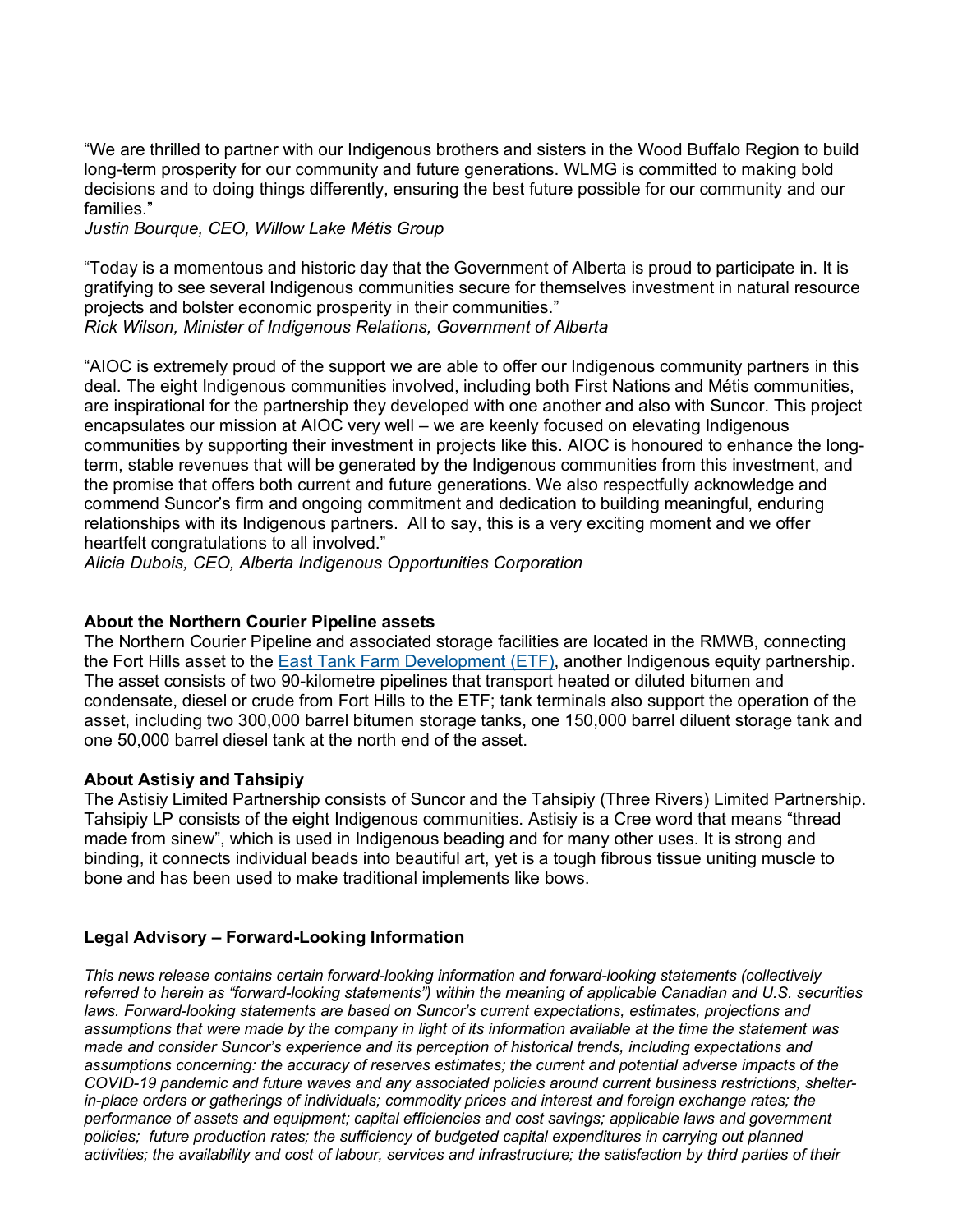*obligations to Suncor; the development and execution of projects; and the receipt, in a timely manner, of regulatory and third-party approvals. In addition, all other statements and information about Suncor's strategy for growth, expected and future expenditures or investment decisions, commodity prices, costs, schedules, production volumes, operating and financial results and the expected impact of future commitments are forwardlooking statements. Some of the forward-looking statements and information may be identified by words like "expects", "anticipates", "will", "estimates", "plans", "scheduled", "intends", "believes", "projects", "indicates", "could", "focus", "vision", "goal", "outlook", "proposed", "target", "objective", "continue", "should", "may" and similar expressions.*

*Forward-looking statements in this news release include references to expectations regarding Suncor's investment in the Northern Courier Pipeline in partnership with eight Indigenous communities, including: the anticipated ownership structure; the expected benefits of the transaction; that Suncor will become operator of the pipeline assets; the expectation that the Northern Courier Pipeline will generate stable revenue in the form of tolls regardless of the price of crude which will provide reliable incomes for the communities to use at their discretion; and the expected closing date for the transaction.*

*Forward-looking statements and information are not guarantees of future performance and involve a number of risks and uncertainties, some that are similar to other oil and gas companies and some that are unique to Suncor. Suncor's actual results may differ materially from those expressed or implied by its forward-looking statements, so readers are cautioned not to place undue reliance on them.*

*Suncor's Management's Discussion and Analysis dated July 28, 2021, its Annual Information Form and Annual Report to Shareholders, each dated February 24, 2021, and its Form 40-F dated February 25, 2021 and other documents it files from time to time with securities regulatory authorities describe the risks, uncertainties, material assumptions and other factors that could influence actual results and such factors are incorporated herein by reference. Copies of these documents are available without charge from Suncor at 150 6th Avenue S.W., Calgary, Alberta T2P 3E3; by email request to [invest@suncor.com;](mailto:invest@suncor.com) by calling 1-800-558-9071; or by referring to [suncor.com/FinancialReports](http://www.suncor.com/en/investor/429.aspx) or to the company's profile on SEDAR at [sedar.com](http://www.sedar.com/) or EDGAR at [sec.gov.](http://www.sec.gov/) Except as required by applicable securities laws, Suncor disclaims any intention or obligation to publicly update or revise any forward-looking statements, whether as a result of new information, future events or otherwise.*

*Suncor Energy is Canada's leading integrated energy company, with a global team of over 30,000 people. Suncor's operations include oil sands development, production and upgrading, offshore oil and gas, petroleum refining in Canada and the US, and our national Petro-Canada retail distribution network (now including our Electric Highway network of fast-charging EV stations). A member of Dow Jones Sustainability indexes, FTSE4Good and CDP, Suncor is responsibly developing petroleum resources, while profitably growing a renewable energy portfolio and advancing the transition to a low- emissions future. Suncor is listed on the UN Global Compact 100 stock index. Suncor's common shares (symbol: SU) are listed on the Toronto and New York stock exchanges.*

*Suncor works with Indigenous Peoples across Canada to increase their participation in energy development. One of the ways we do this is through business development opportunities. Suncor has worked with more than 150 Indigenous communities, including those in the Regional Municipality of Wood Buffalo—home to our oil sands operations—and other locations through our Petro-Canada branded retail, wholesale and lubricant products and services. In 2020, we spent over \$900 million in goods and services with Indigenous businesses. There are more than 40 Petro-Canada branded gas stations owned by First Nations and one wind project where a First Nation is an equity partner.*

– 30 –

For more information about Suncor, visit our web site at [suncor.com,](http://www.suncor.com/) follow us on Twitter [@Suncor](http://twitter.com/suncor) or [Living our Purpose.](https://www.suncor.com/en-ca/about-us/our-purpose-and-values/living-our-purpose)

| Suncor media inquiries: | Suncor investor inquiries: |
|-------------------------|----------------------------|
| 403-296-4000            | 800-558-9071               |